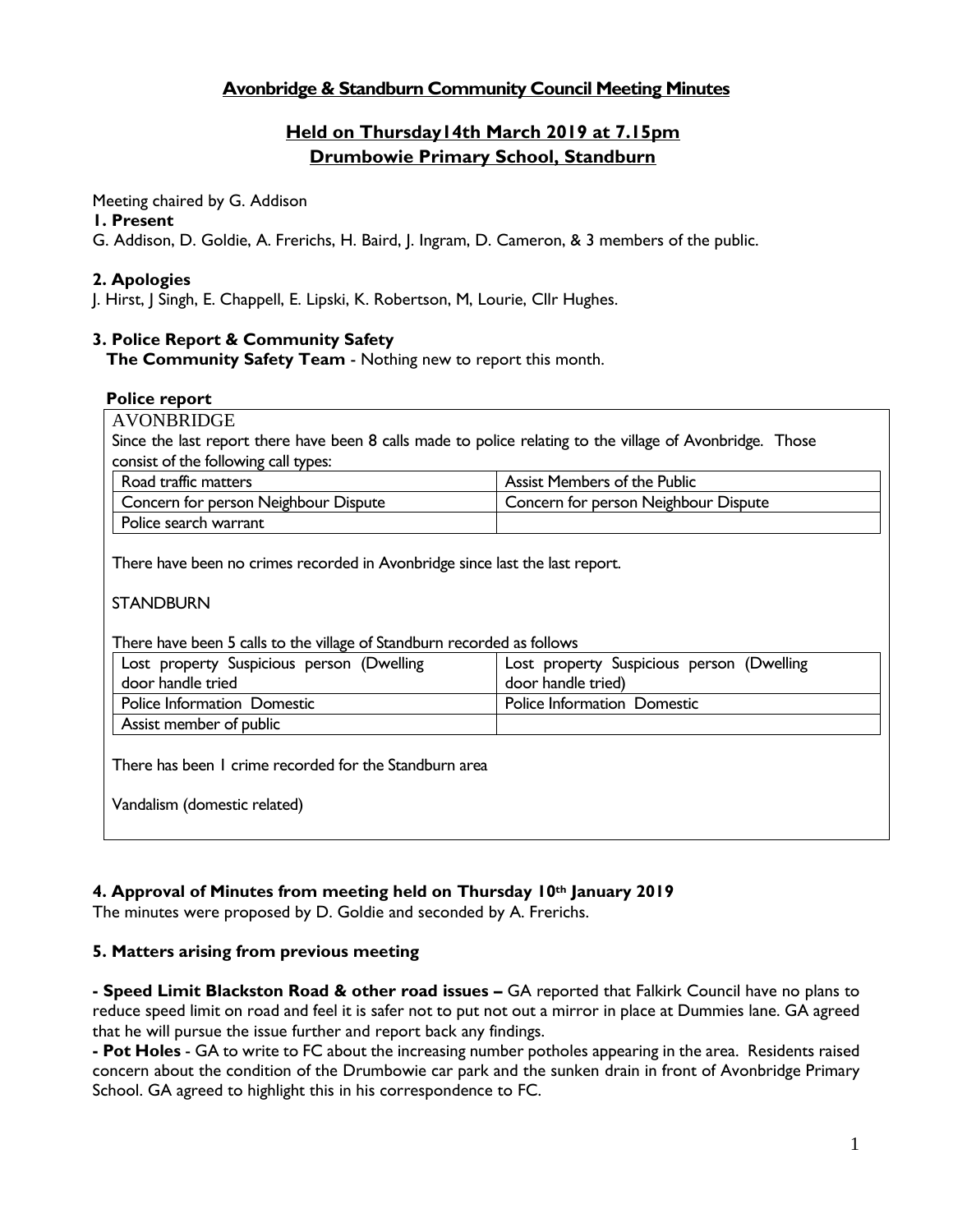**- Riverbank litter** – Cllr Hughes to follow up with Falkirk Council on behalf of ASCC. In the absence of Cllr Hughes it was agreed to carry this over to the next meeting.

**- Defibs -** GA informed meeting that he has written to Stevensons regarding decision from last meeting and he is awaiting a response from St Johns about installation. Discussions will be carried over to next meeting.

**- United Reform Church** – Open day was a success and was attended by many within the community.

#### **6. Chair's Report/Correspondence**

a) GA was contacted by J. McArthur from FC about planning for 2019 Xmas and is happy to offer help where possible.

| 7. Treasurer's Report       |                 |                                                                  |  |  |  |
|-----------------------------|-----------------|------------------------------------------------------------------|--|--|--|
| <b>ASCC Acct -</b>          |                 | Balance £6,3663.31 (£5237.67 ringfenced for Christmas decoration |  |  |  |
| expenditure)                |                 |                                                                  |  |  |  |
| <b>Burnhead Moss Acct -</b> | Balance £671.63 |                                                                  |  |  |  |

**Micro Grant Applications** – 2 applications received this month:-

| L. Morton Community Garden - | £150 for new equipment and plants - Approved             |
|------------------------------|----------------------------------------------------------|
| OAP Lunch Club Avonbridge -  | £150.00 to buy additional crockery and pots $-$ Approved |

#### **8. Planning, IT and online update**

No new applications have been reported since last meeting.

#### **BROADBAND**

No change to current completion dates. EC emailed MSP Angus McDonald for an update on  $7<sup>th</sup>$  March. MSP McDonald reported that there are 'currently no plans in place to provide fibre to the rural areas of Avonbridge.' He will continue to pursue the matter on ASCC's behalf.

Cabinet 2 on the Avonbridge exchange has however been upgraded but still no further forward. Open reach workers have told a member of the public that cable to home is set up in the cabinet.

DG suggested that ASCC should write to Michael Matheson, Cabinet Secretary for transport, Infrastructure and Connectivity to ask for is support.

## **9. Avonbridge Community Hall Update**

A new committee was formed on  $6<sup>th</sup>$  February 2019 with 13 new members. Committee meetings will be held on the first Wednesday of each month.

JH wrote to MSP Angus MacDonald to request support and ask if council would reconsider the decisions being made regarding hall transfer.

COSS event – JH & DC attended an event on Saturday  $2^{nd}$  March to find out more about possible support and options available for the community hall.

Lynne from COSS attended the hall meeting on Wednesday  $6<sup>th</sup>$  March to advise the committee of options. She agreed to talk to Falkirk Council on committee's behalf and report back.

#### **Events**

Car boot sale in hall was a success. Creating a buzz about the place. Attendees all gave very positive feedback and expressed an interest in making the boot sale a regular event.

In order to raise funds, the Hall are holding a family prize bingo on Thursday 4th April at 7pm. Donations for prizes would be most welcome.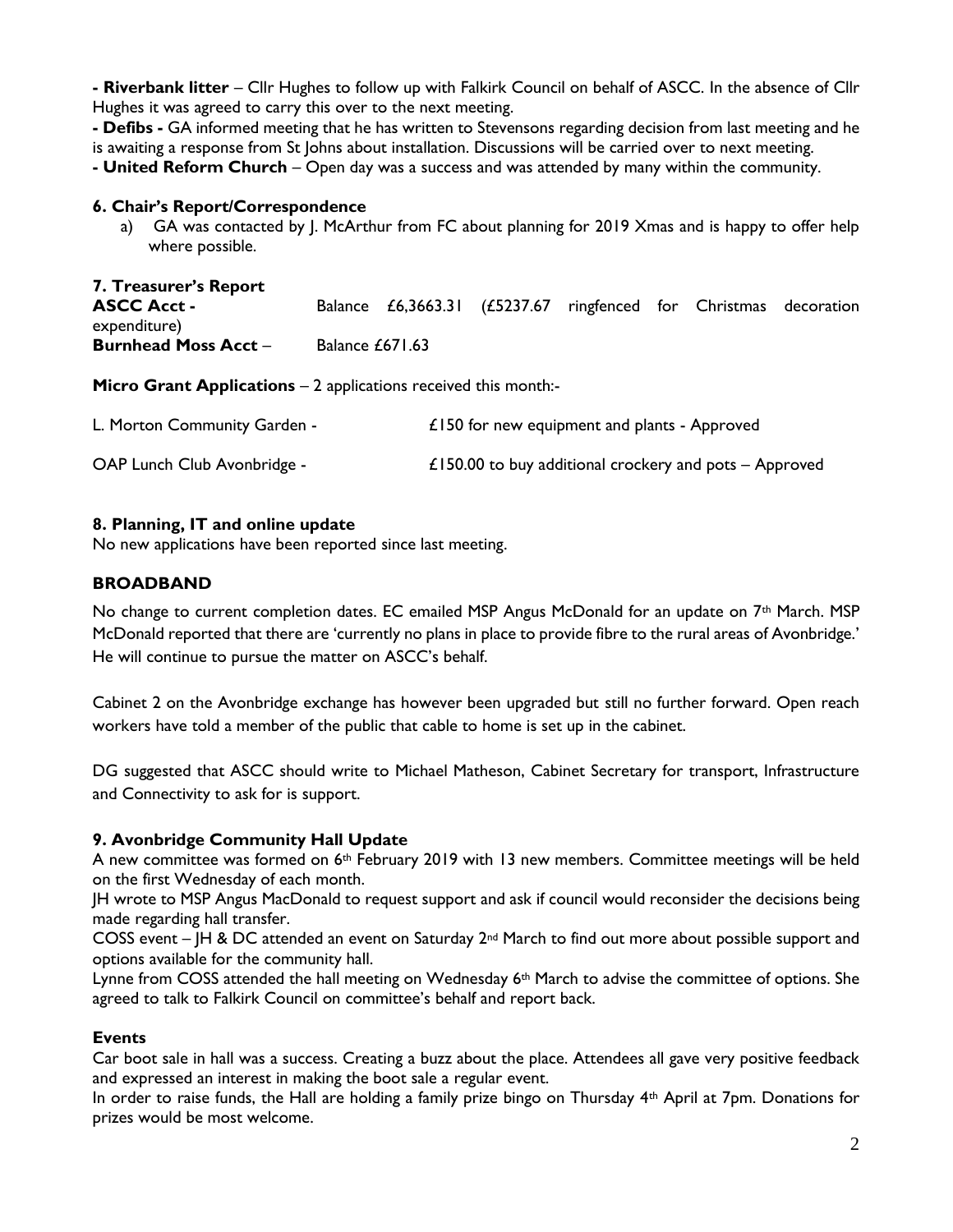## **10. Active Travel Group**

DC reported that the group have been working on options for a safe route from Avonbridge to Braes High School. He explained that the next steps will be for an independent feasibility study to be carried out in order to gauge local opinions and design options. The group have applied for part funding from Pass for All and are hoping to gain match funding from EDF. ASCC agreed to support Active Travel Group with their application.

# **11. A.O.C.B**

**I. Hall Talks.** H.Konkol proposed arranging various talks in Avonbridge hall as a means of encouraging community engagement. She agreed to would investigate further options and report back with more information.

**11. Digital Drop In session.** Slamannan Library are holding digital drop in workshops for primary school kids during the Easter break. Sessions are ticketed at  $\epsilon$ 2 and will be held on  $11$ <sup>th</sup> April.

**111. Community Council Workshop.** DG & |H attended a community council workshop on 27<sup>th</sup> February. Where feedback was given to Falkirk Council from various CC's

## **12. Closure of Meeting –**

**Next Meeting: Thursday 11th April 2019 in Avonbridge Community Hall, 7.15pm**

#### **Useful Links:-**

**Burnhead Moss Windfarm – Grant applications** <https://www.foundationscotland.org.uk/programmes/burnhead-moss-avonbridge-standburn>

## **ASCC Facebook page –**

www.facebook.com/search/top/?q=avonbridge and standburn community council

# **BMET Burnhead Moss Education and Training Fund Facebook Page**

<https://www.facebook.com/BMETFUND/>

## **Advanced planning searches for planning applications**

<http://edevelopment.falkirk.gov.uk/online/search.do?action=advanced>

## **Reports to the Police**

[UpperBraesCPT@scotland.pnn.police.uk](mailto:UpperBraesCPT@scotland.pnn.police.uk)

## **Purple Alert App**



Purple Alert is a free app designed by Alzheimer Scotland and is fully supported by Police Scotland. The app allows carers to share the person living with dementia's profile if they lose their way and alerts any users within a set distance immediately so they can report any sightings. Purple Alert is the first app of its kind in the UK and it is available for free download to iOS and Android smartphones – visit

[www.purplealert.org.uk](http://www.purplealert.org.uk/)